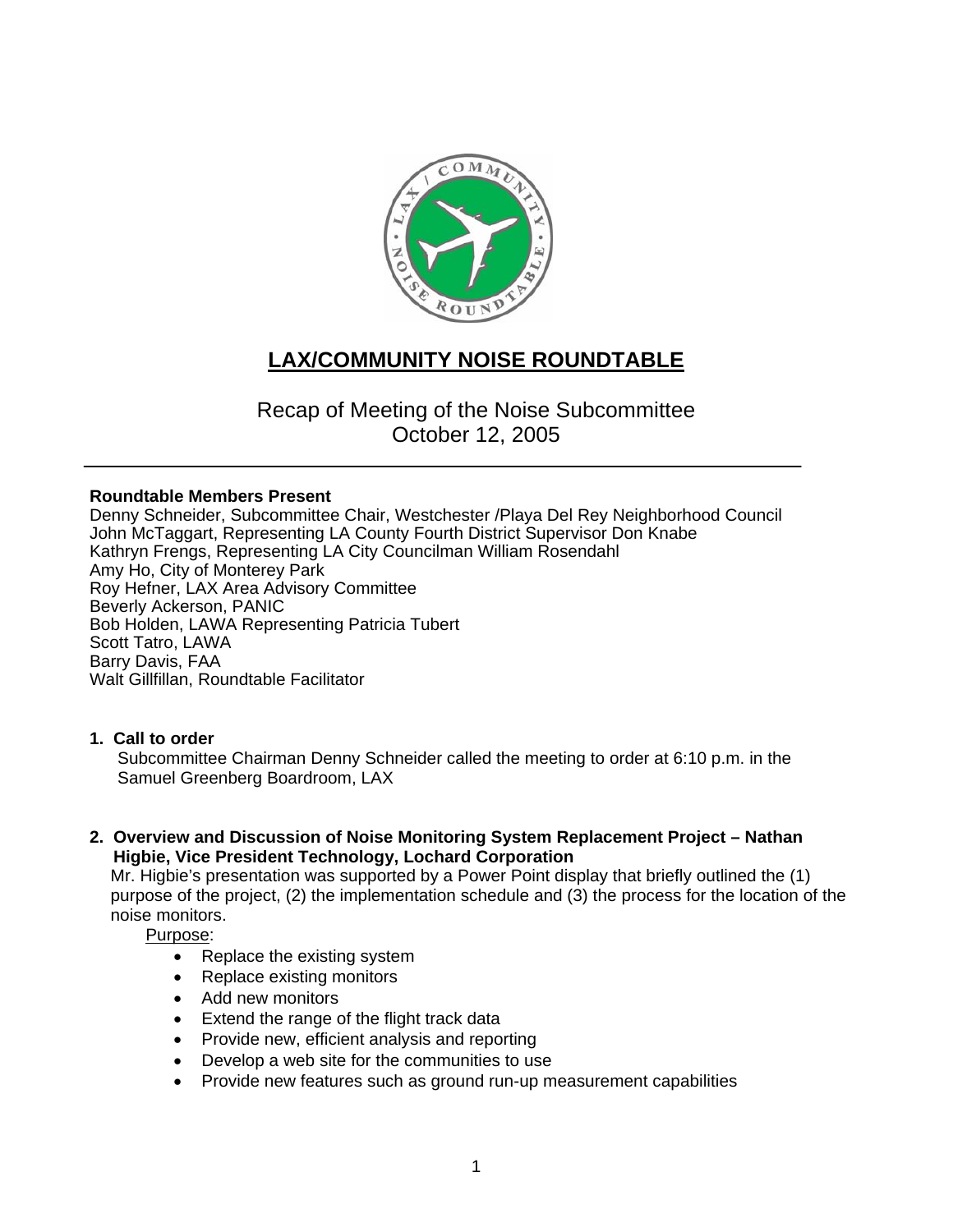Project Schedule:

- Operating system installed in the first quarter of 2006
- Custom features in the third quarter of 2006
- New monitors located and installed during 2006

Monitor Installation:

- System to meet the State of California, Title 21 requirements to measure the noise contours at the 65 dB, 70 dB and 75 dB CNEL noise levels
- System to meet the special LAWA requirements to measure the 60 dB CNEL noise contour locations
- Consider suggestions by communities to locate additional monitors

After Mr. Higbie's presentation, there were a number of comments, responses and questions posed by members of the Subcommittee, the audience and Mr. Higbie.

- In addition to the LAX installations, there will be work done at ONT and VNY. The total number of monitors at the three airports will increase from 46 to 75
- To obtain flight track data a Passur linkage will be used with a 10-minute delay.
- How does the Roundtable participate in the selection of new monitor locations? A workshop (s) is/are to be scheduled.
- The monitor locations are hard wired
- Historical data will be preserved
- Each monitor location holds 21 days of data
- The data collected includes  $1/3^{rd}$  octave frequency range, audio, C-weighted scale and single noise events
- Will the runway relocation near El Segundo effect the noise monitor locations No
- Will the effects of topography be considered Yes
- Data will be available to calculate time-above and number of events above
- Can correlate weather data with noise monitoring
- There will be large amounts of data that can be obtained. The Roundtable will need to focus on that information that is most useful in addressing its Work Program items.
- Will there be portable monitors available? Yes. They will be used on a case by case basis to be developed in coordination with communities and airport staff
- Will the monitor location decisions consider different direction of runway usage? Yes
- Will this presentation be made at the South Bay Council of Governments? Yes
- Will monitors be located near freeways? No
- The new system will be able to support the Part 161 Study.

### **3. Roundtable Member Discussion**

The Subcommittee members discussed the preparation for the workshop session to discuss the location of new monitors in the communities. The Subcommittee agreed that the first session should be scheduled for the January 11, 2006 Roundtable meeting, with a possible continuation date of February 8, 2006, if additional time is required. The Subcommittee asked that a background narrative be prepared by Mr. Gillfillan that ties the Work Program items to possible monitor locations. There should be a map showing the location of the existing monitors.

Mr. Hefner asked if a copy of the Airport Noise Report of October 10, 2005 be provided members of the Roundtable. He referenced an article about a noise study done by Wyle Labs for the City of